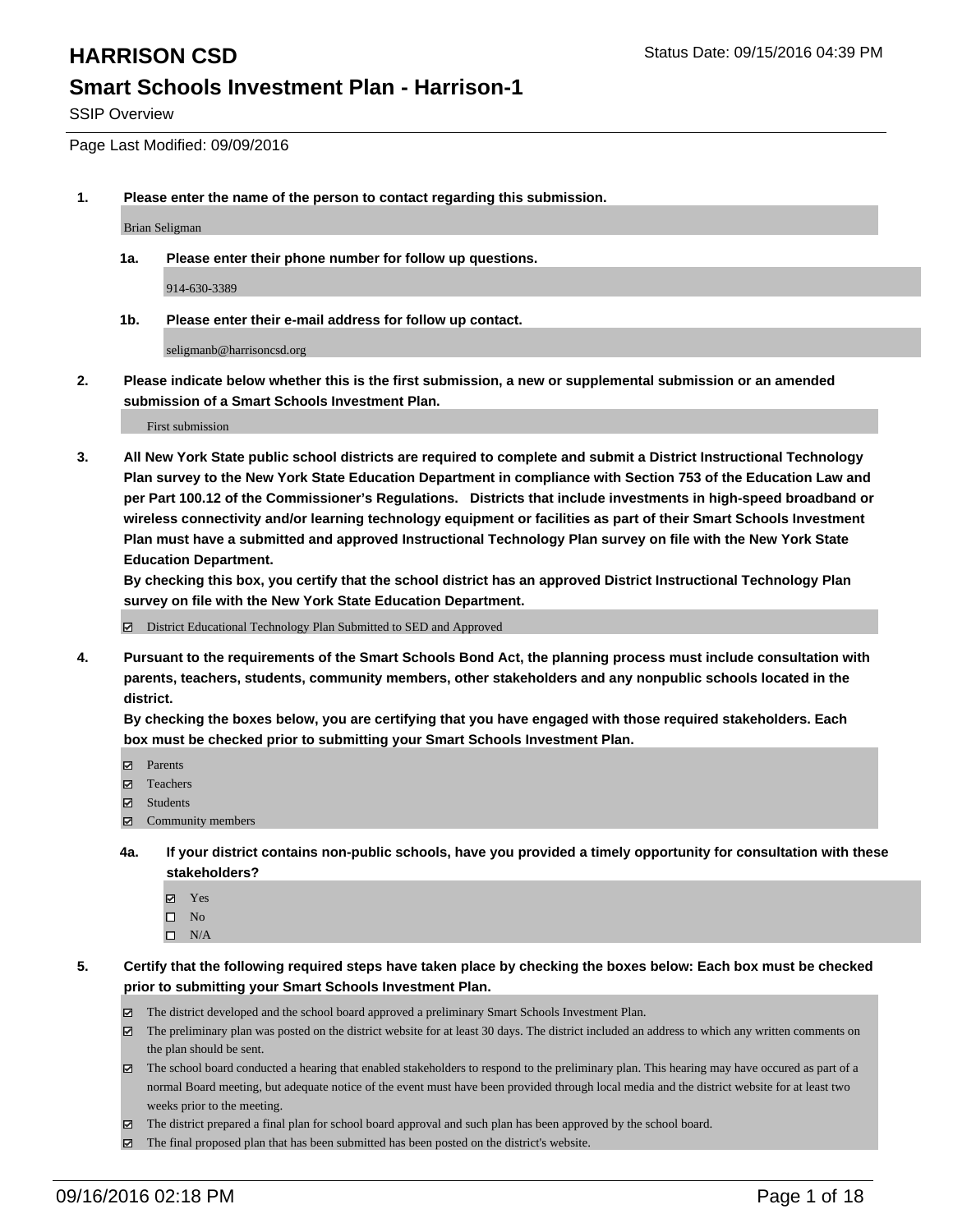SSIP Overview

Page Last Modified: 09/09/2016

**5a. Please upload the proposed Smart Schools Investment Plan (SSIP) that was posted on the district's website, along with any supporting materials. Note that this should be different than your recently submitted Educational Technology Survey. The Final SSIP, as approved by the School Board, should also be posted on the website and remain there during the course of the projects contained therein.**

SmartSchoolsInvestmentPlan5(3).pdf

**6. Please enter an estimate of the total number of students and staff that will benefit from this Smart Schools Investment Plan based on the cumulative projects submitted to date.**

4,500

- **7. An LEA/School District may partner with one or more other LEA/School Districts to form a consortium to pool Smart Schools Bond Act funds for a project that meets all other Smart School Bond Act requirements. Each school district participating in the consortium will need to file an approved Smart Schools Investment Plan for the project and submit a signed Memorandum of Understanding that sets forth the details of the consortium including the roles of each respective district.**
	- $\Box$  The district plans to participate in a consortium to partner with other school district(s) to implement a Smart Schools project.
- **8. Please enter the name and 6-digit SED Code for each LEA/School District participating in the Consortium.**

| Partner LEA/District | <b>ISED BEDS Code</b> |
|----------------------|-----------------------|
| (No Response)        | (No Response)         |

**9. Please upload a signed Memorandum of Understanding with all of the participating Consortium partners.**

(No Response)

#### **10. Your district's Smart Schools Bond Act Allocation is:**

\$430,913

**11. Enter the budget sub-allocations by category that you are submitting for approval at this time. If you are not budgeting SSBA funds for a category, please enter 0 (zero.) If the value entered is \$0, you will not be required to complete that survey question.**

|                                       | Sub-<br>Allocations |
|---------------------------------------|---------------------|
| <b>School Connectivity</b>            | 250,000             |
| Connectivity Projects for Communities | $\Omega$            |
| <b>Classroom Technology</b>           | 180,913             |
| Pre-Kindergarten Classrooms           | $\Omega$            |
| Replace Transportable Classrooms      | $\Omega$            |
| High-Tech Security Features           | $\Omega$            |
| Totals:                               | 430,913             |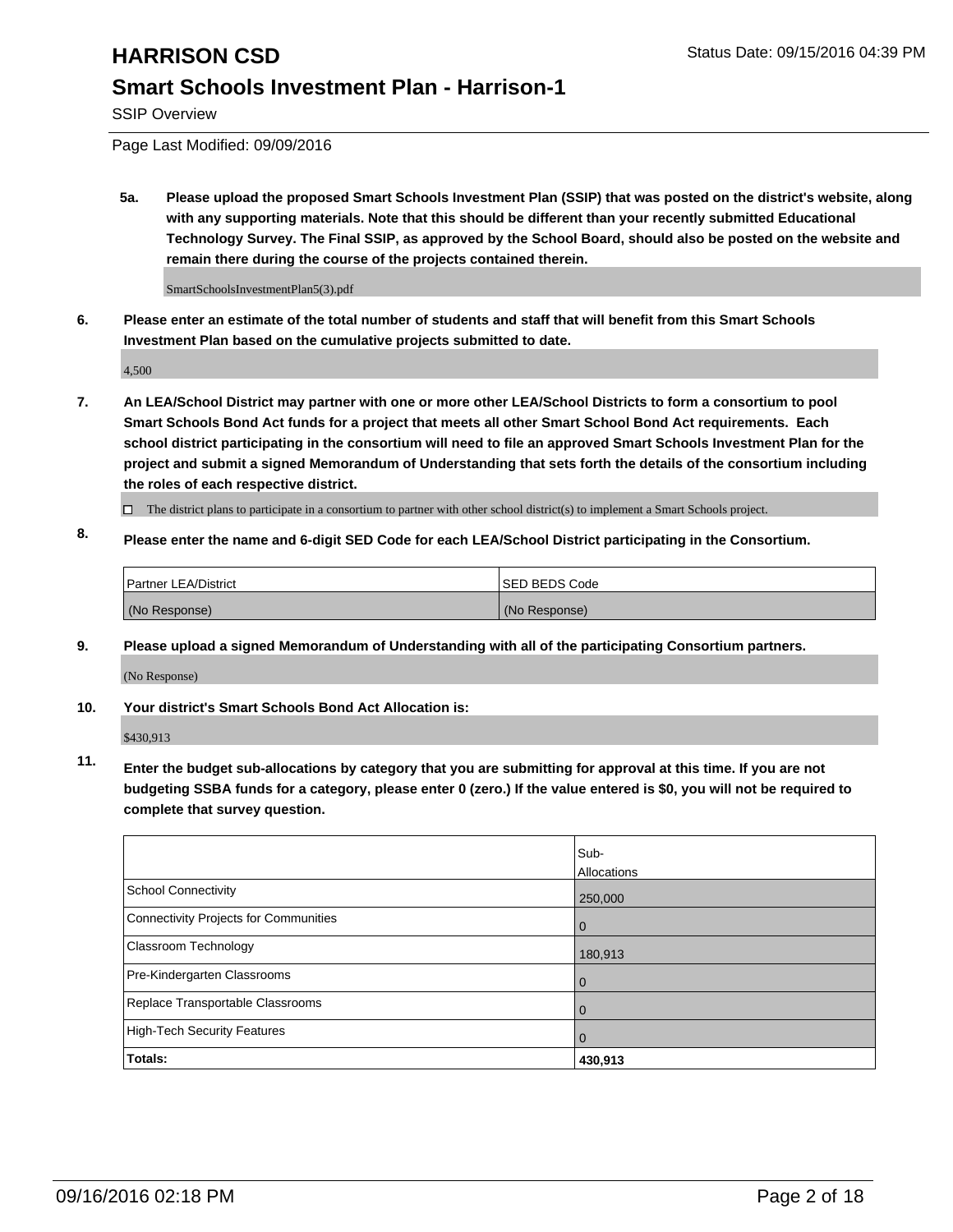School Connectivity

Page Last Modified: 09/09/2016

- **1. In order for students and faculty to receive the maximum benefit from the technology made available under the Smart Schools Bond Act, their school buildings must possess sufficient connectivity infrastructure to ensure that devices can be used during the school day. Smart Schools Investment Plans must demonstrate that:**
	- **sufficient infrastructure that meets the Federal Communications Commission's 100 Mbps per 1,000 students standard currently exists in the buildings where new devices will be deployed, or**
	- **is a planned use of a portion of Smart Schools Bond Act funds, or**
	- **is under development through another funding source.**

**Smart Schools Bond Act funds used for technology infrastructure or classroom technology investments must increase the number of school buildings that meet or exceed the minimum speed standard of 100 Mbps per 1,000 students and staff within 12 months. This standard may be met on either a contracted 24/7 firm service or a "burstable" capability. If the standard is met under the burstable criteria, it must be:**

**1. Specifically codified in a service contract with a provider, and**

**2. Guaranteed to be available to all students and devices as needed, particularly during periods of high demand, such as computer-based testing (CBT) periods.**

#### **Please describe how your district already meets or is planning to meet this standard within 12 months of plan submission.**

The district exceeds the minimum requirement. As of September 1, 2016 the district has contracted for 1 Gbps internet speed in all 6 buildings through Cablevision's Lightpath. With a total district student population of 3,500, it was the district's goal to increase the existing bandwidth to 1 Gbps by September 1, 2016 in order to meet our effective use of instructional technology. This has been accomplished.

On an average day, we currently have 2,400 students and faculty utilizing the internet. 300 Mbps is the minimum internet speed to successfully connect those 2,400 devices. With 1 Gbps internet bandwidth, we have surpassed the minimum recommended bandwidth. With the daily use by students and teachers of tools such as Google Apps for Education, YouTube, databases for research, and many others, increasing our internet and wireless technology is paramount to advancing the effective use of technology to improve student learning. We have all hardware in place to be connected at the higher speeds. All access points, controllers, and wiring has been checked and complies with the minimum standards necessary to utilize 1 Gb internet.

#### **1a. If a district believes that it will be impossible to meet this standard within 12 months, it may apply for a waiver of this requirement, as described on the Smart Schools website. The waiver must be filed and approved by SED prior to submitting this survey.**

 $\Box$  By checking this box, you are certifying that the school district has an approved waiver of this requirement on file with the New York State Education Department.

### **2. Connectivity Speed Calculator (Required)**

|                         | l Number of<br>Students | Multiply by<br>100 Kbps | Ito Convert to<br>Required<br>Speed in Mb | Divide by 1000 Current Speed   Expected<br>lin Mb | Speed to be<br>Attained Within Required<br>12 Months | <b>Expected Date</b><br><b>When</b><br>Speed Will be<br>l Met |
|-------------------------|-------------------------|-------------------------|-------------------------------------------|---------------------------------------------------|------------------------------------------------------|---------------------------------------------------------------|
| <b>Calculated Speed</b> | 3.500                   | 350,000                 | 350                                       | 1000                                              | 1000                                                 | currently met                                                 |

#### **3. Describe how you intend to use Smart Schools Bond Act funds for high-speed broadband and/or wireless connectivity projects in school buildings.**

Over the past 5 years, the district has prepared our infrastructure for the necessary upgrades that will ensure maximum benefit from all existing and future technologies. Changes have been made to all major parts of our infrastructure including the upgrading of servers and wiring across the district. However, in order to maximize the effectiveness of existing and future technology, additional work must take place. This includes: Upgrading all wiring (Cat V and Fiber Optic) within buildings, as well as between buildings; and Replacing outdated equipment including access points, servers and wiring switches.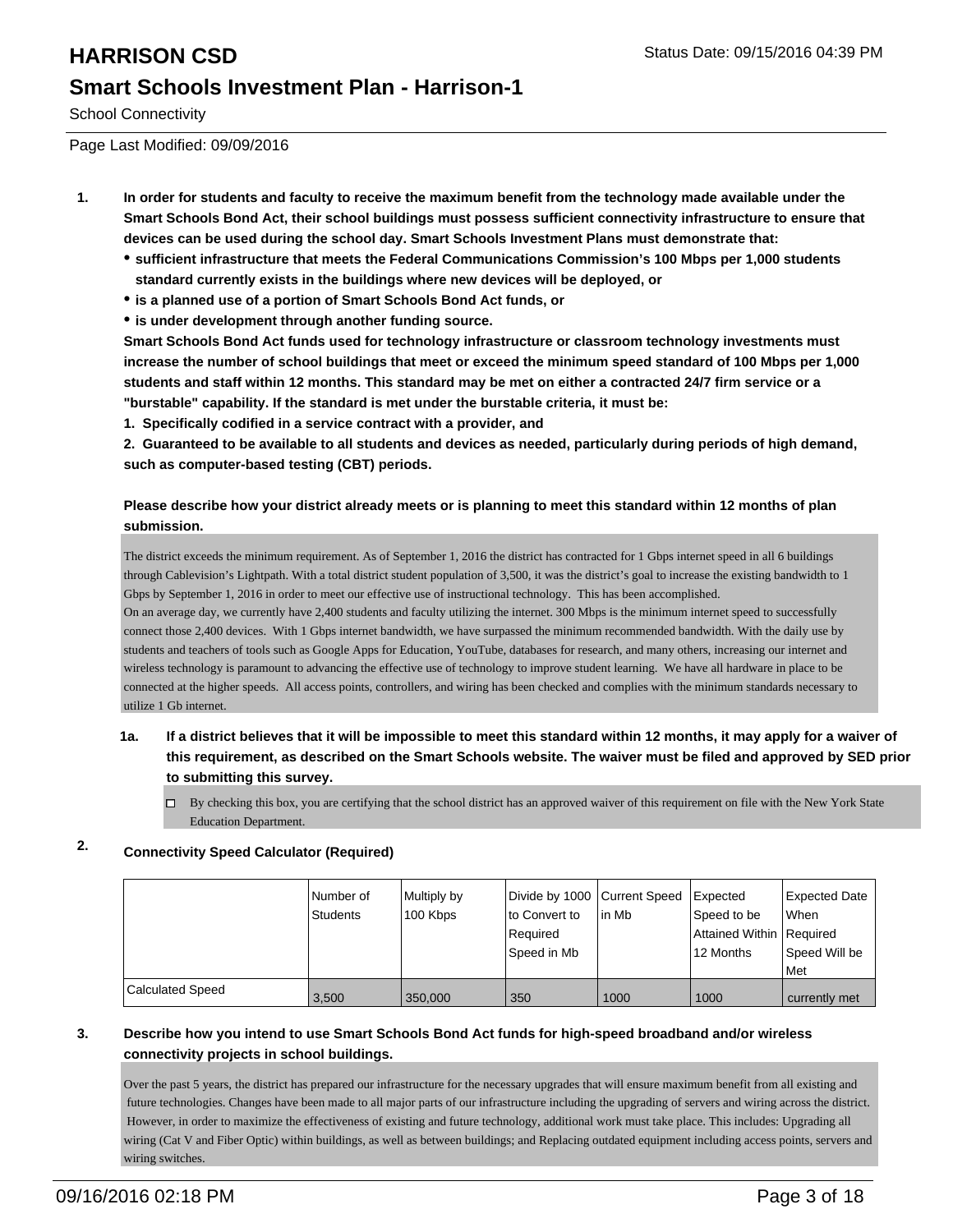# **HARRISON CSD** Status Date: 09/15/2016 04:39 PM

### **Smart Schools Investment Plan - Harrison-1**

School Connectivity

Page Last Modified: 09/09/2016

**4. Describe the linkage between the district's District Instructional Technology Plan and the proposed projects. (There should be a link between your response to this question and your response to Question 1 in Part E. Curriculum and Instruction "What are the district's plans to use digital connectivity and technology to improve teaching and learning?)**

The Technology Plan creates an environment in which teachers and staff will continue to utilize digital tools to improve teaching and learning. The Harrison

 Central School District has several technology initiatives in place. The district has a commitment to equity and access for all. To this end, the district has

 implemented BYOD (Bring Your Own Device) in our middle school and high school. This initiative will expand district wide within 2 years. Teachers are

 encouraged to use digital tools such as tablets and laptops to facilitate student collaboration, communication, creativity, and curation. Providing all students with access to Google Apps for Education platform supports these objectives. The district also employs the most effective research based software to deliver instruction and assess student growth. This effort is supported through ongoing professional development, curriculum revision and classroom based technological support for all teachers, administrators and students. Strategies to achieve goals of the Instructional Technology Plan : Ï Expand faculty, student and staff remote access to include application level access to promote complete 'workathome' access, making tools for teaching

 and learning available 24/7. This includes the districtwide rollout of Google Apps for Education for all students grades 3 12 and all teachers and administrators; Maintain state of the art SmartBoard technology by planning for anticipated life cycle and replacement; Provide for additional Smartboard installations in all newly created learning spaces; Expand and upgrade wireless access districtwide; Refine and enhance the current evaluation of network usage and demands; Continue the exploration and evaluation of emerging technologies that offer costeffective, ubiquitous access in learning environments; Continue the ongoing review and revision of procedures for the evaluation, selection and procurement of curriculum specific software and hardware; Provide ongoing professional training for all administrators and teachers to enhance fluency.

**5. If the district wishes to have students and staff access the Internet from wireless devices within the school building, or in close proximity to it, it must first ensure that it has a robust Wi-Fi network in place that has sufficient bandwidth to meet user demand.**

#### **Please describe how you have quantified this demand and how you plan to meet this demand.**

Prior to July, 2014, the Harrison Central School District operated its wireless network on one Cisco Wireless controller and 100 Wireless N access points

 across 6 school buildings. Our internet bandwidth at that time was 50 Mbps. In July, 2014 we began upgrading our infrastructure and our bandwidth. This

 included purchasing a new Cisco Wireless controller and 40 additional new Wireless AC access points. We also upgraded our internet bandwidth to 100

 Mbps. In September, 2015 we began an implementation of BYOD for grades 69. The additional 1200 daily internet users required additional access points across the 2 schools (LMK Middle School and Harrison High School) as well as increase our bandwidth to 300 Mbps.

Moving into 2016 and beyond, even more students will be using the internet on a daily basis as our BYOD initiative will branch into grades 1012 and full implementation K12 by 20162017. The additional daily internet users will require that we continue to increase bandwidth, as well as increase the WiFi coverage within all 6 school buildings. In addition to increasing our bandwidth, we will replace all outdated Access Points to the newest AC wireless standard. This will allow for better connectivity for all students and faculty.

#### **6. As indicated on Page 5 of the guidance, the Office of Facilities Planning will have to conduct a preliminary review of all capital projects, including connectivity projects.**

**Please indicate on a separate row each project number given to you by the Office of Facilities Planning.**

Project Number 66-05-01-06-7-999-BA1

09/16/2016 02:18 PM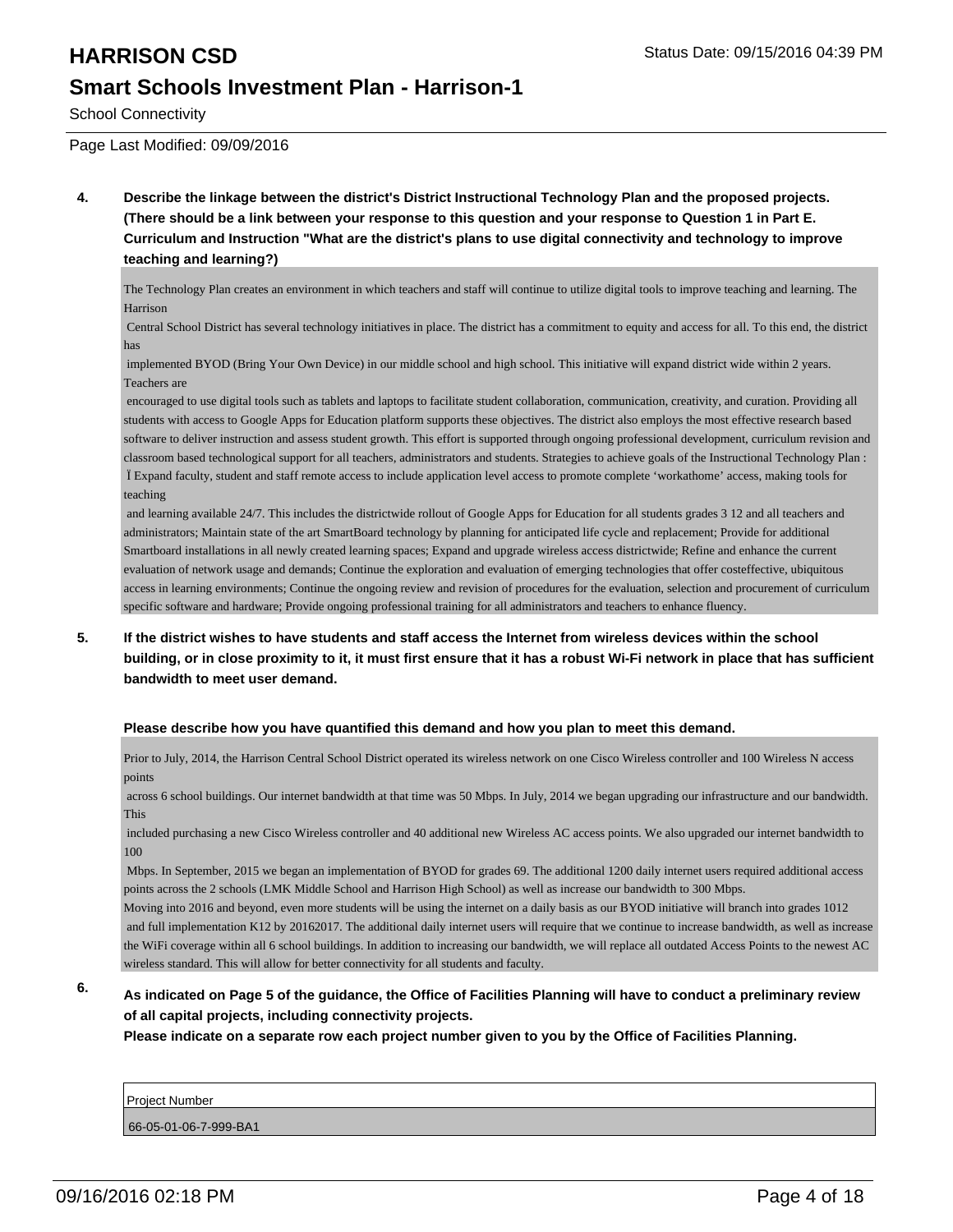School Connectivity

Page Last Modified: 09/09/2016

**7. Certain high-tech security and connectivity infrastructure projects may be eligible for an expedited review process as determined by the Office of Facilities Planning.**

**Was your project deemed eligible for streamlined review?**

Yes

**7a. Districts that choose the Streamlined Review Process will be required to certify that they have reviewed all installations with their licensed architect or engineer of record and provide that person's name and license number. The licensed professional must review the products and proposed method of installation prior to implementation and review the work during and after completion in order to affirm that the work was codecompliant, if requested.**

 $\boxtimes$  I certify that I have reviewed all installations with a licensed architect or engineer of record.

**8. Include the name and license number of the architect or engineer of record.**

| <i>Name</i>           | License Number |
|-----------------------|----------------|
| Saverio Belfiore, AIA | 33063          |

**9. If you are submitting an allocation for School Connectivity complete this table. Note that the calculated Total at the bottom of the table must equal the Total allocation for this category that you entered in the SSIP Overview overall budget.** 

|                                            | Sub-       |
|--------------------------------------------|------------|
|                                            | Allocation |
| Network/Access Costs                       | 237,380    |
| <b>Outside Plant Costs</b>                 | 920        |
| School Internal Connections and Components | 11,700     |
| Professional Services                      | l 0        |
| Testing                                    | l 0        |
| Other Upfront Costs                        | l 0        |
| <b>Other Costs</b>                         | l 0        |
| Totals:                                    | 250,000    |

**10. Please detail the type, quantity, per unit cost and total cost of the eligible items under each sub-category. This is especially important for any expenditures listed under the "Other" category. All expenditures must be eligible for tax-exempt financing to be reimbursed through the SSBA. Sufficient detail must be provided so that we can verify this is the case. If you have any questions, please contact us directly through smartschools@nysed.gov. NOTE: Wireless Access Points should be included in this category, not under Classroom Educational Technology, except those that will be loaned/purchased for nonpublic schools.**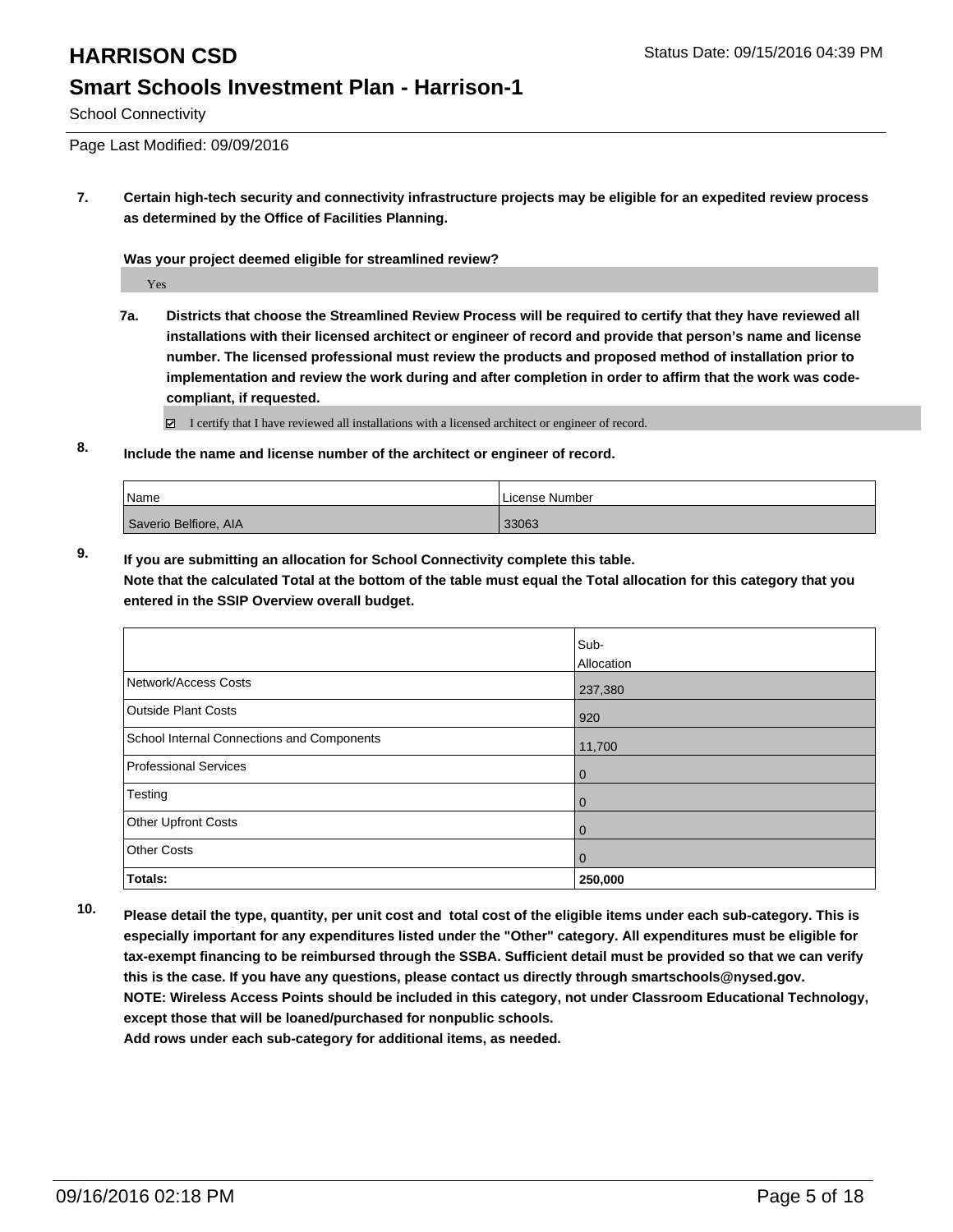School Connectivity

Page Last Modified: 09/09/2016

| Select the allowable expenditure | Item to be purchased             | Quantity | Cost per Item | <b>Total Cost</b> |
|----------------------------------|----------------------------------|----------|---------------|-------------------|
| type.                            |                                  |          |               |                   |
| Repeat to add another item under |                                  |          |               |                   |
| each type.                       |                                  |          |               |                   |
| Network/Access Costs             | Access Points (Cisco-Meraki M34) | 136      | 910           | 123,760           |
| <b>Outside Plant Costs</b>       | Access Point Antennae (Outdoor)  | 10       | 92            | 920               |
| Network/Access Costs             | Switches (Cisco-Meraki MS3XX)    | 19       | 5,980         | 113,620           |
| <b>Connections/Components</b>    | Switch Modules (SFP+)            | 18       | 650           | 11,700            |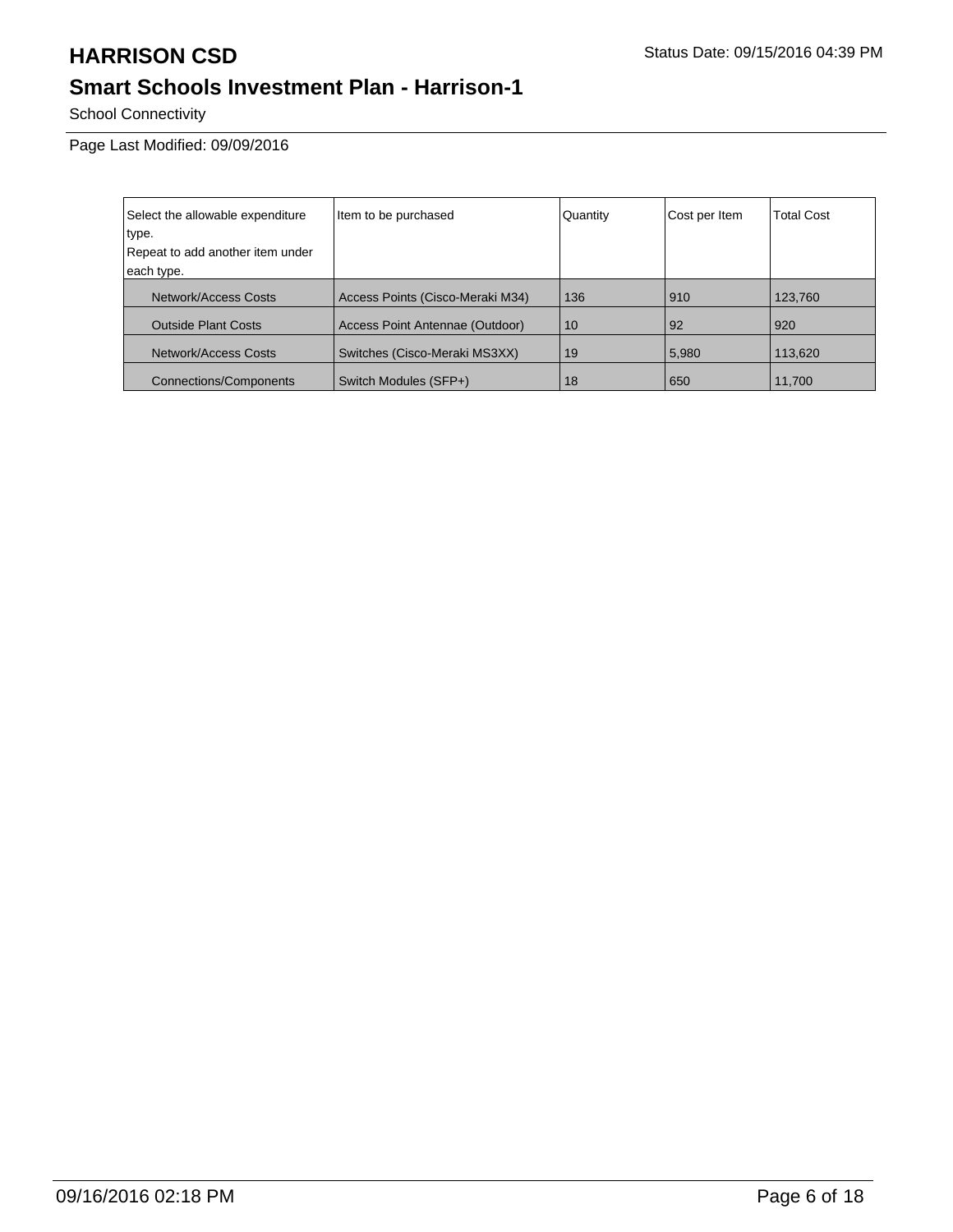Community Connectivity (Broadband and Wireless)

Page Last Modified: 09/09/2016

**1. Describe how you intend to use Smart Schools Bond Act funds for high-speed broadband and/or wireless connectivity projects in the community.**

(No Response)

**2. Please describe how the proposed project(s) will promote student achievement and increase student and/or staff access to the Internet in a manner that enhances student learning and/or instruction outside of the school day and/or school building.**

(No Response)

**3. Community connectivity projects must comply with all the necessary local building codes and regulations (building and related permits are not required prior to plan submission).**

 $\Box$  I certify that we will comply with all the necessary local building codes and regulations.

**4. Please describe the physical location of the proposed investment.**

(No Response)

**5. Please provide the initial list of partners participating in the Community Connectivity Broadband Project, along with their Federal Tax Identification (Employer Identification) number.**

| <b>Project Partners</b> | Federal ID#   |
|-------------------------|---------------|
| (No Response)           | (No Response) |

**6. If you are submitting an allocation for Community Connectivity, complete this table. Note that the calculated Total at the bottom of the table must equal the Total allocation for this category that you entered in the SSIP Overview overall budget.**

|                                    | Sub-Allocation |
|------------------------------------|----------------|
| Network/Access Costs               | (No Response)  |
| <b>Outside Plant Costs</b>         | (No Response)  |
| <b>Tower Costs</b>                 | (No Response)  |
| <b>Customer Premises Equipment</b> | (No Response)  |
| <b>Professional Services</b>       | (No Response)  |
| Testing                            | (No Response)  |
| <b>Other Upfront Costs</b>         | (No Response)  |
| <b>Other Costs</b>                 | (No Response)  |
| Totals:                            | 0              |

**7. Please detail the type, quantity, per unit cost and total cost of the eligible items under each sub-category. This is especially important for any expenditures listed under the "Other" category. All expenditures must be capital-bond eligible to be reimbursed through the SSBA. If you have any questions, please contact us directly through smartschools@nysed.gov.**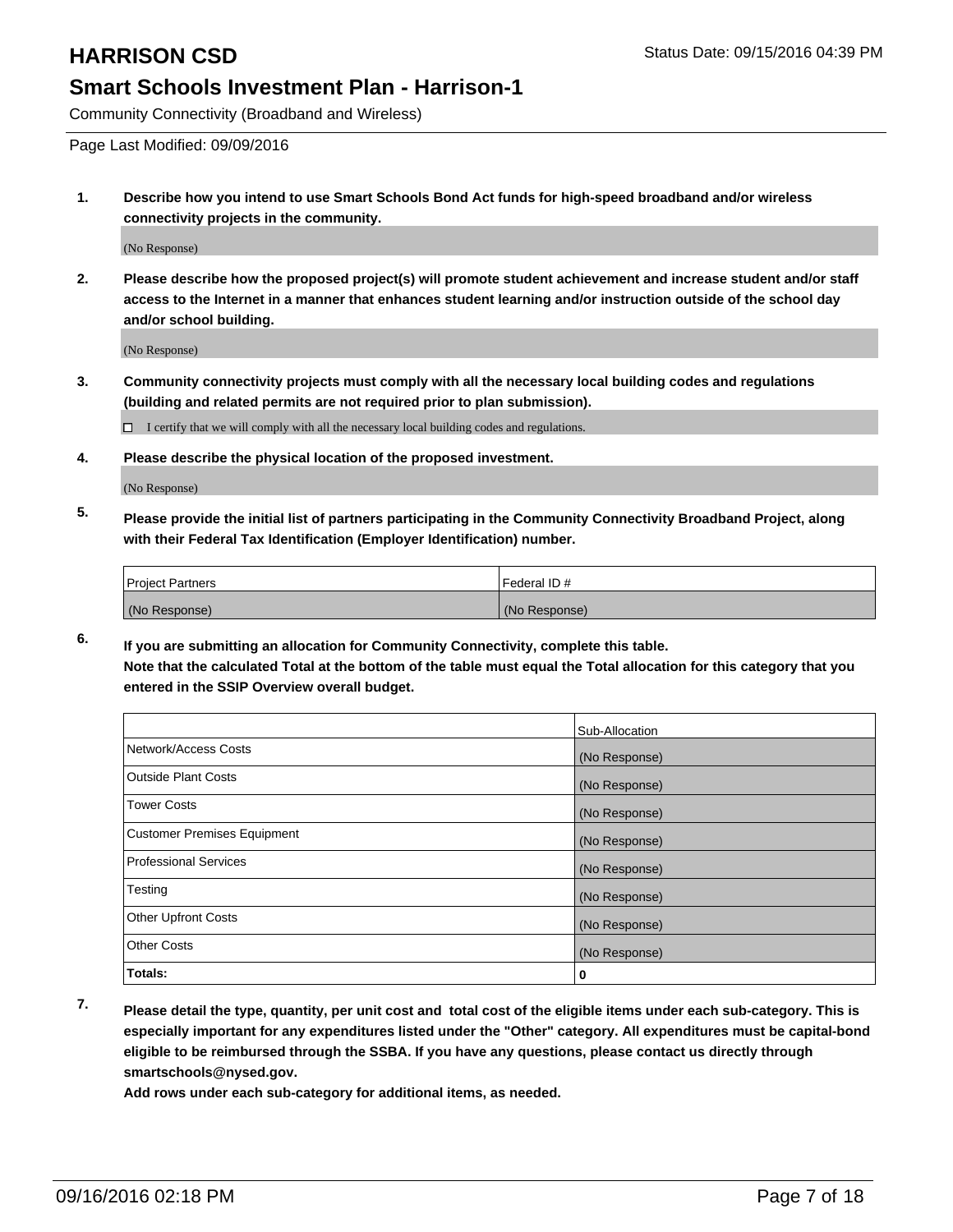Community Connectivity (Broadband and Wireless)

Page Last Modified: 09/09/2016

| Select the allowable expenditure | Item to be purchased | Quantity      | Cost per Item | <b>Total Cost</b> |
|----------------------------------|----------------------|---------------|---------------|-------------------|
| type.                            |                      |               |               |                   |
| Repeat to add another item under |                      |               |               |                   |
| each type.                       |                      |               |               |                   |
| (No Response)                    | (No Response)        | (No Response) | (No Response) | (No Response)     |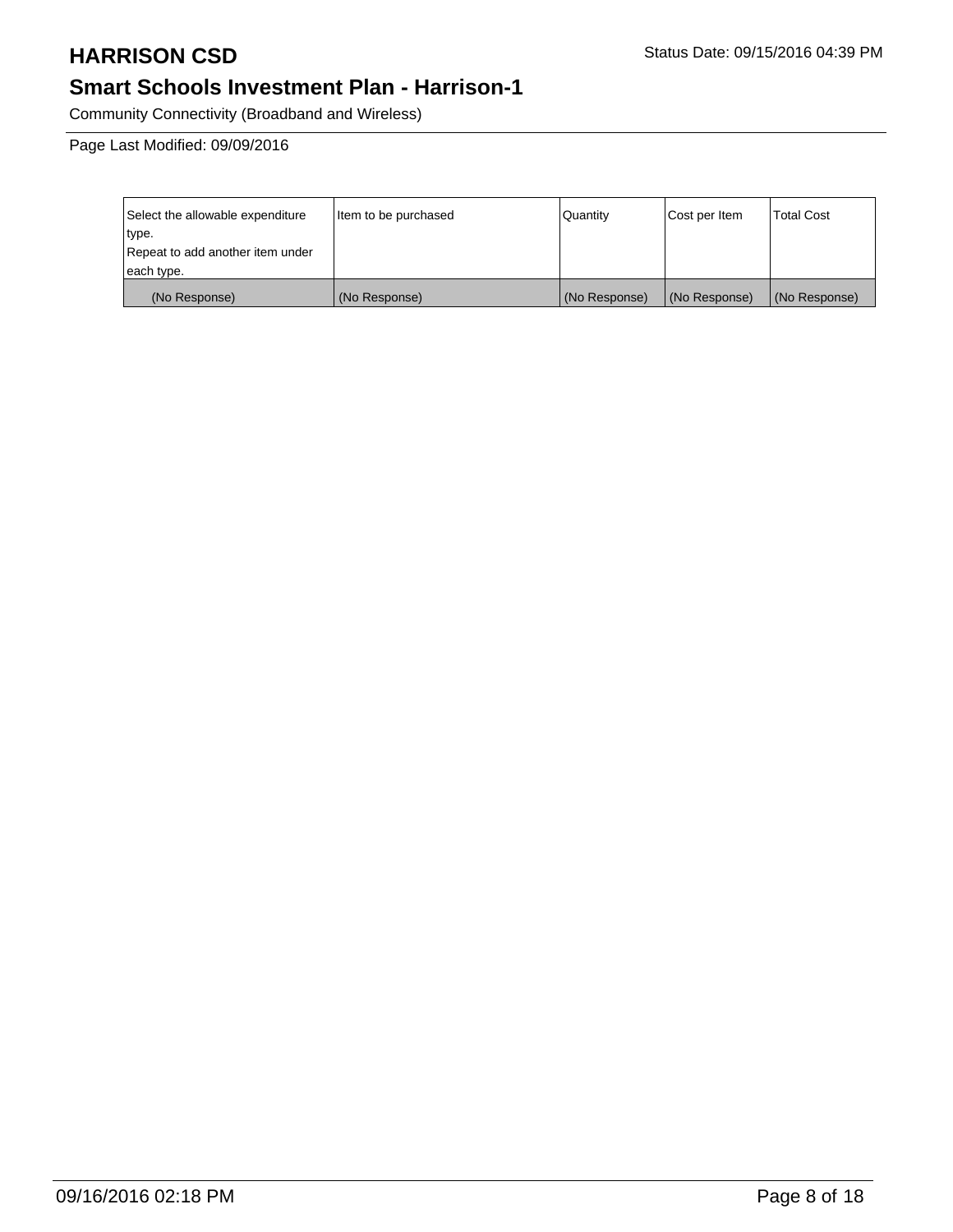Classroom Learning Technology

Page Last Modified: 09/15/2016

**1. In order for students and faculty to receive the maximum benefit from the technology made available under the Smart Schools Bond Act, their school buildings must possess sufficient connectivity infrastructure to ensure that devices can be used during the school day. Smart Schools Investment Plans must demonstrate that sufficient infrastructure that meets the Federal Communications Commission's 100 Mbps per 1,000 students standard currently exists in the buildings where new devices will be deployed, or is a planned use of a portion of Smart Schools Bond Act funds, or is under development through another funding source.**

**Smart Schools Bond Act funds used for technology infrastructure or classroom technology investments must increase the number of school buildings that meet or exceed the minimum speed standard of 100 Mbps per 1,000 students and staff within 12 months. This standard may be met on either a contracted 24/7 firm service or a "burstable" capability. If the standard is met under the burstable criteria, it must be:**

**1. Specifically codified in a service contract with a provider, and**

**2. Guaranteed to be available to all students and devices as needed, particularly during periods of high demand, such as computer-based testing (CBT) periods.**

**Please describe how your district already meets or is planning to meet this standard within 12 months of plan submission.**

The district exceeds the minimum requirement. As of September 1, 2016 the district has contracted for 1 Gbps internet speed in all 6 buildings through Cablevision's Lightpath. With a total district student population of 3,500, it was the district's goal to increase the existing bandwidth to 1 Gbps by September 1, 2016 in order to meet our effective use of instructional technology. This has been accomplished.

- **1a. If a district believes that it will be impossible to meet this standard within 12 months, it may apply for a waiver of this requirement, as described on the Smart Schools website. The waiver must be filed and approved by SED prior to submitting this survey.**
	- By checking this box, you are certifying that the school district has an approved waiver of this requirement on file with the New York State  $\Box$ Education Department.

### **2. Connectivity Speed Calculator (Required)**

|                         | INumber of<br>Students | Multiply by<br>100 Kbps | Divide by 1000 Current Speed<br>to Convert to<br>Required<br>Speed in Mb | lin Mb | <b>I</b> Expected<br>Speed to be<br>Attained Within Required<br>12 Months | Expected Date<br><b>When</b><br>Speed Will be<br>Met |
|-------------------------|------------------------|-------------------------|--------------------------------------------------------------------------|--------|---------------------------------------------------------------------------|------------------------------------------------------|
| <b>Calculated Speed</b> | 3,500                  | 350,000                 | 350                                                                      | 1000   | 1000                                                                      | Currently met                                        |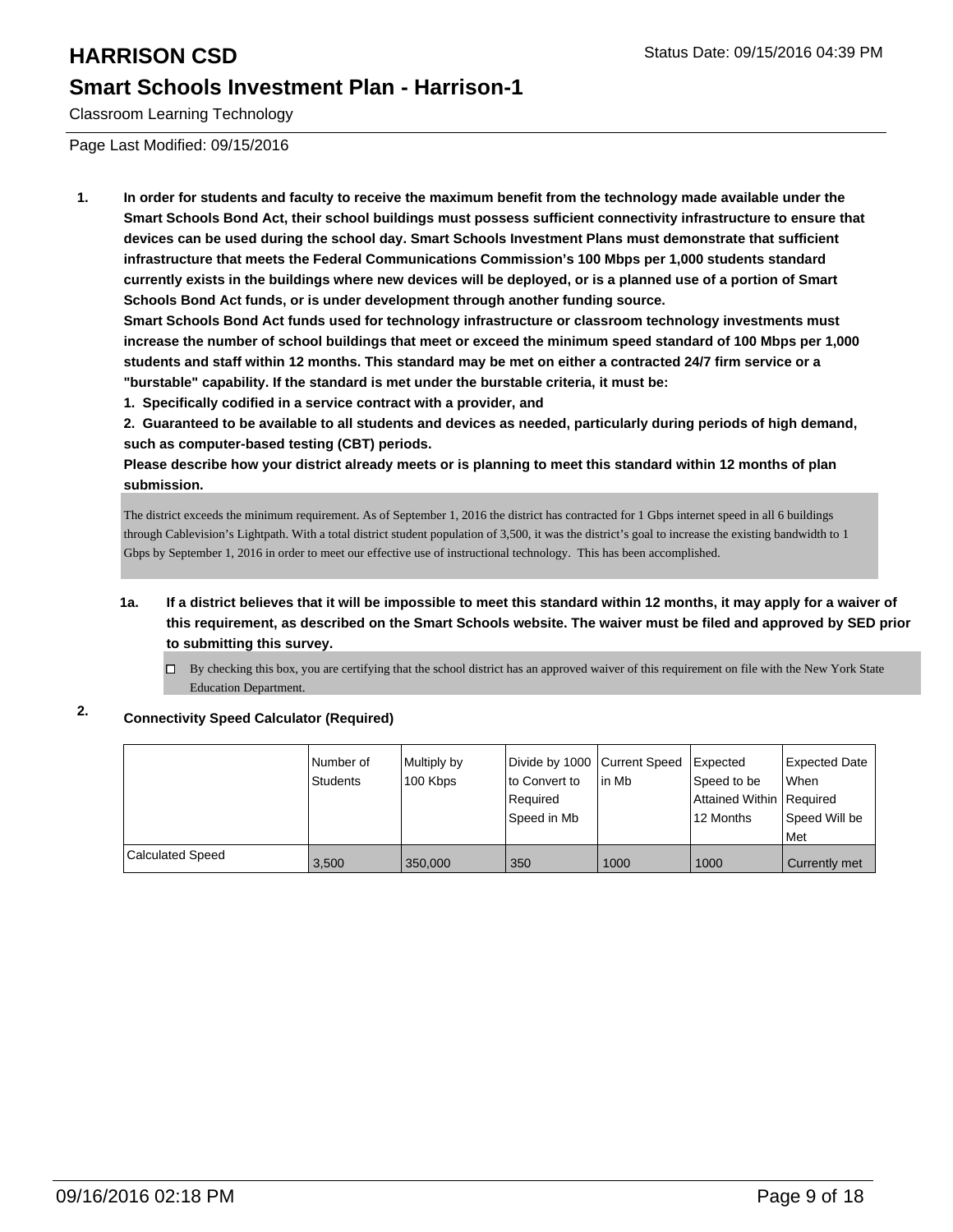Classroom Learning Technology

Page Last Modified: 09/15/2016

**3. If the district wishes to have students and staff access the Internet from wireless devices within the school building, or in close proximity to it, it must first ensure that it has a robust Wi-Fi network in place that has sufficient bandwidth to meet user demand.**

**Please describe how you have quantified this demand and how you plan to meet this demand.**

Prior to July, 2014, the Harrison Central School District operated its wireless network on one Cisco Wireless controller and 100 Wireless N access points

 across 6 school buildings. Our internet bandwidth at that time was 50 Mbps. In July, 2014 we began upgrading our infrastructure and our bandwidth. This

 included purchasing a new Cisco Wireless controller and 40 additional new Wireless AC access points. We also upgraded our internet bandwidth to 100

 Mbps. In September, 2015 we began an implementation of BYOD for grades 69. The additional 1200 daily internet users required additional access points across the 2 schools (LMK Middle School and Harrison High School) as well as increase our bandwidth to 300 Mbps.

Moving into 2016 and beyond, even more students will be using the internet on a daily basis as our BYOD initiative will branch into grades 1012 and full implementation K12 by 20162017. The additional daily internet users will require that we continue to increase bandwidth, as well as increase the WiFi coverage within all 6 school buildings. In addition to increasing our bandwidth, we will replace all outdated Access Points to the newest AC wireless standard. This will allow for better connectivity for all students and faculty.

**4. All New York State public school districts are required to complete and submit an Instructional Technology Plan survey to the New York State Education Department in compliance with Section 753 of the Education Law and per Part 100.12 of the Commissioner's Regulations.**

**Districts that include educational technology purchases as part of their Smart Schools Investment Plan must have a submitted and approved Instructional Technology Plan survey on file with the New York State Education Department.**

- By checking this box, you are certifying that the school district has an approved Instructional Technology Plan survey on file with the New York State Education Department.
- **5. Describe the devices you intend to purchase and their compatibility with existing or planned platforms or systems. Specifically address the adequacy of each facility's electrical, HVAC and other infrastructure necessary to install and support the operation of the planned technology.**

Classroom technology that will be purchased through SSBA funds will include Chromebooks, iPads, and SmartBoards. Chromebooks are necessary for the BYOD initiative in grades 612. The district will purchase devices for families who are unable to provide a device in the Bring Your Own Device initiative. Devices will be available in each school library for short term and long term loaning. The availability of devices is essential to allow students who have temporary issues (devices needing repairs, forgotten devices, uncharged devices) to maintain continuity of instruction. When BYOD is implemented in our elementary schools, chromebooks will replace outdated laptops. Since the Harrison Central Schools is now a Google

 Apps for Education School, purchasing chromebooks is compatible with this initiative. iPads are currently in place in all Kindergarten and Grade 1 classrooms. Each class has a set of 5 iPads that are used in Literacy and Math centers. Teachers adapt lessons by differentiating content using several effective iPad applications. Additional iPads will be purchased with SSBA funds to provide the same technology to grades 2 and 3. Smartboards are currently in all teaching and learning spaces across the district. We will use SSBA funds to add Smartboards in newly created learning spaces as well as replace outdated or non functioning existing smartboards.

Most of the new devices are portable devices such as ipads, chromebooks and laptops. These will use existing electrical supply, when necessary, for the charging of these devices. As for the additional smartboards, these are all replacements for outdated equipment. Electrical supply is already in place.

In addition, we are working with the state to perform a study on our internal systems. These systems include our electrical, cooling and heating systems.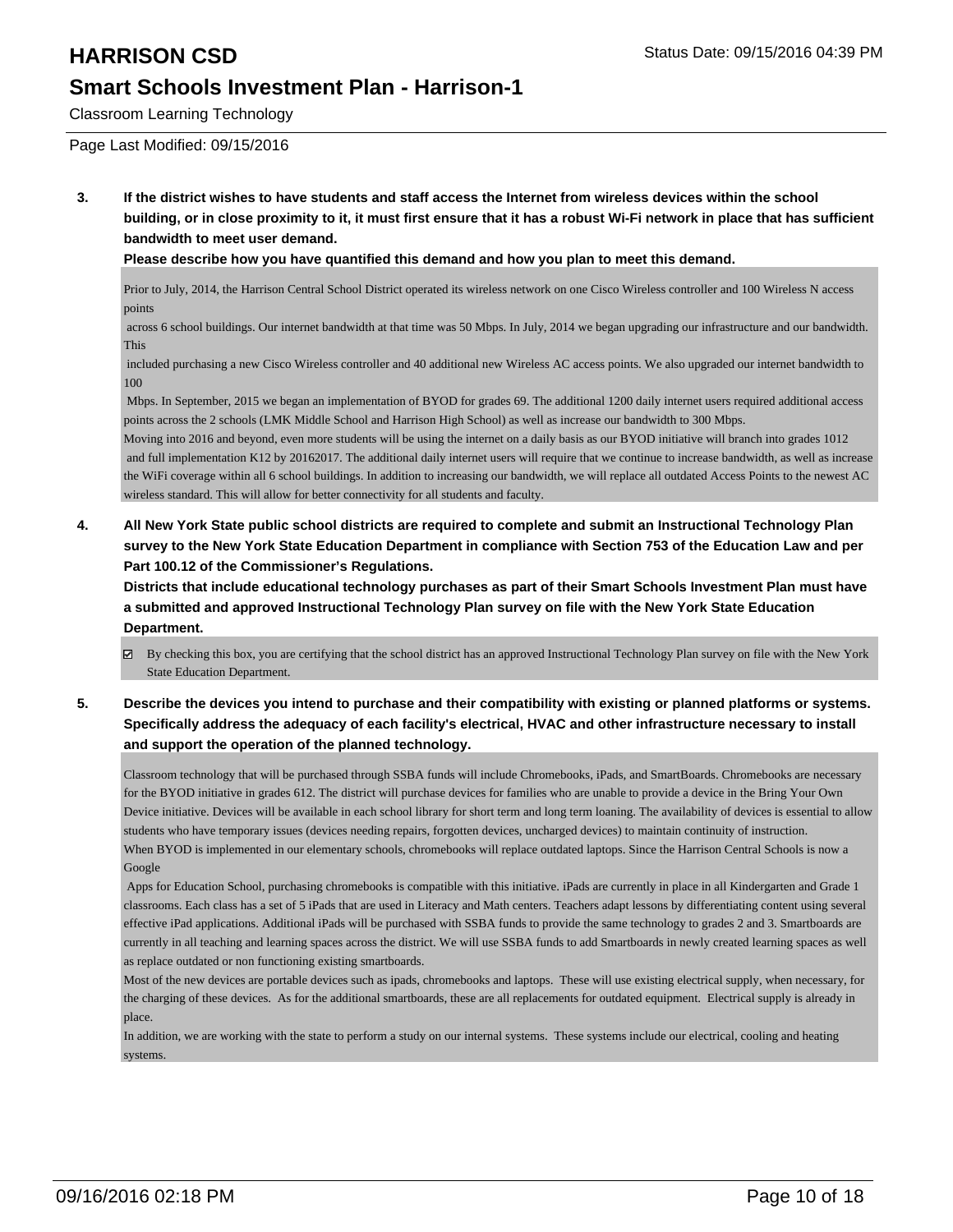Classroom Learning Technology

Page Last Modified: 09/15/2016

- **6. Describe how the proposed technology purchases will:**
	- **> enhance differentiated instruction;**
	- **> expand student learning inside and outside the classroom;**
	- **> benefit students with disabilities and English language learners; and**
	- **> contribute to the reduction of other learning gaps that have been identified within the district.**

**The expectation is that districts will place a priority on addressing the needs of students who struggle to succeed in a rigorous curriculum. Responses in this section should specifically address this concern and align with the district's Instructional Technology Plan (in particular Question 2 of E. Curriculum and Instruction: "Does the district's instructional technology plan address the needs of students with disabilities to ensure equitable access to instruction, materials and assessments?" and Question 3 of the same section: "Does the district's instructional technology plan address the provision of assistive technology specifically for students with disabilities to ensure access to and participation in the general curriculum?"**

Harrison's core values include equity and access. Equitable access to digital tools and information is an essential goal of our instructional technology plan and the Smart Schools investment plan.. In addition to the devices provided to the general education population, special education students are provided additional instructional technology. Some of these supports include iPads, laptops, and additional assistive devices. Special education teachers receive professional development and support in the areas of assistive technology. We will work with consultants to ensure that we are adequately meeting the needs of all students in our district. The availability and access to technology will serve to enhance teachers' abilities to differentiate instruction and meet the needs of diverse students. This includes applications that serve as assistive technology for students with disabilities and our ELLs.

The use of Google Apps for Education in grades 3-12 will have a positive effect on expanding learning outside the traditional classroom, as well as outside the traditional school day. Engaging students in learning outside of the classroom will foster critical thinking and independent learning. Google Classroom allows teachers to provide realtime feedback to students. Formative assessments are more readily accessible for timely feedback and to inform instructional decisions. By utilizing Google Apps, teachers will be able to provide more support to students with disabilities and English Language learners. It will also expand the learning environment outside the traditional classroom by allowing teachers access to student work while it is in progress. In addition, teachers will utilize many free apps to enhance their teaching repertoire. Some of these apps include Doctopus (an interactive rubric for writing), Kahoot (a formative assessment tool), Google Forms (formative and summative assessments), Read/Write App (a tool that can Boost reading and writing confidence. Offer support for Google Docs/web to students with learning difficulties, dyslexia or ELL/ESL), Flubaroo (assists teachers in scoring assessments in a digital format), Zaption (Turn online videos into interactive learning experiences that engage learners and track progress), and many more.

There are many applications that serve students with disabilities and English Language Learners that will be utilized through the enhances integration of technology. For our students with disabilities, classrooms have been outfitted with interactive smartboards and SMART notbeook's suite of apps including SMART notebook, SMART amp, and others to enhance our teachers' abilities to meet the diverse learning needs of our students. For example, SMART amp allows students to follow along with a teacher's interactive SMART notebook presentation on their own device (ipad or chromebook), as well as allow students to interact in this digital learning space. (https://education.smarttech.com/en/products/smart-learning-suite) This solution is also effective for our English Language Learners.

Through professional development, teachers will refine their use of these technologies to meet the diverse needs of all students to enhance overall performance and reduce the achievement gap.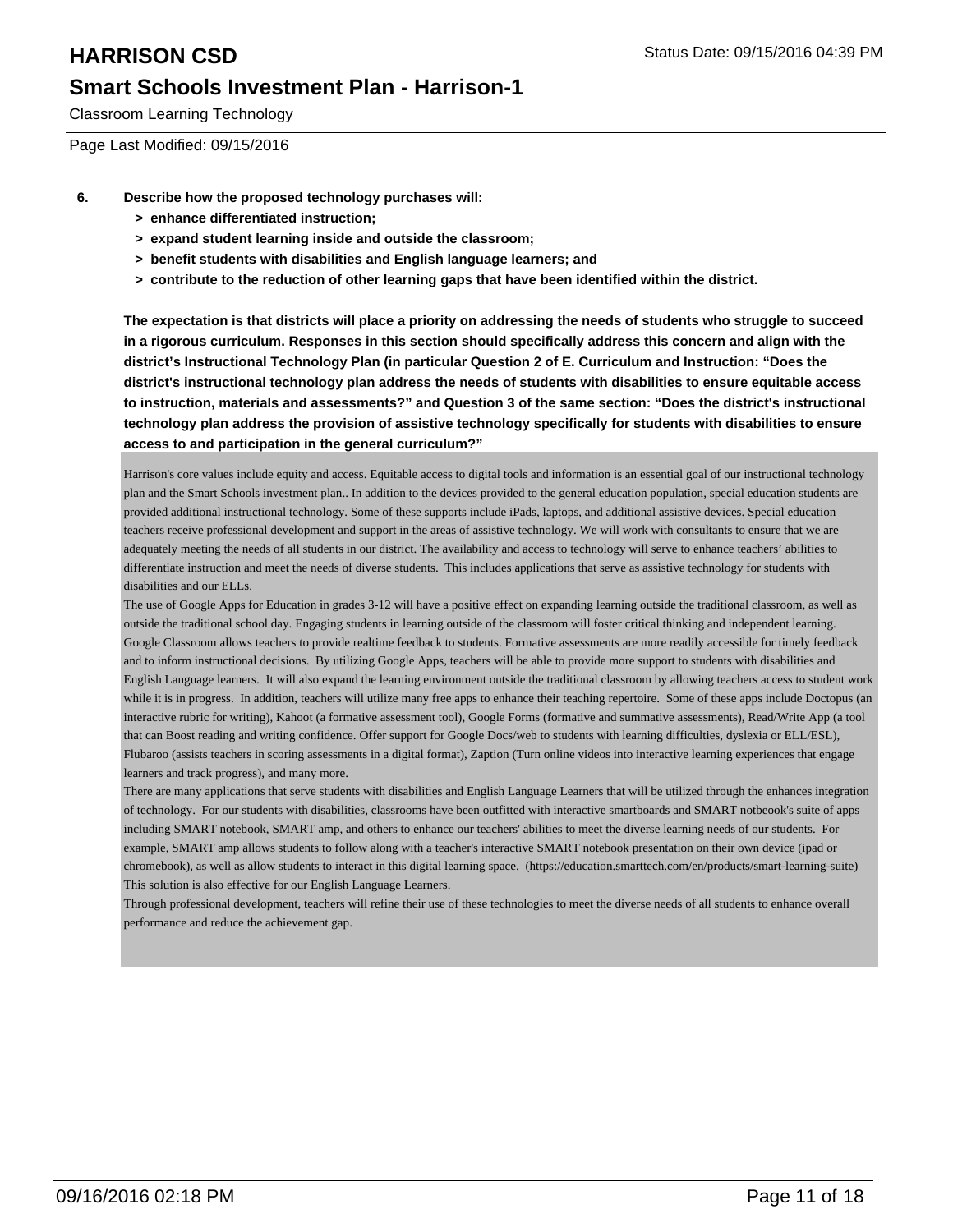Classroom Learning Technology

Page Last Modified: 09/15/2016

**7. Where appropriate, describe how the proposed technology purchases will enhance ongoing communication with parents and other stakeholders and help the district facilitate technology-based regional partnerships, including distance learning and other efforts.**

With the implementation of BYOD in our Middle School and High School, all students will be given Google Apps for Education accounts. This will require ongoing communication with parents with regard to its educational value and importance. In addition, teachers will be able to provide more real time feedback to students on their work in the Google environment. In collaboration with our PTAs, we will educate our parents on how we are using the technology and how they can monitor the work their children are completing.

Our district web page will also contain valuable resources and an FAQ that will answer their many questions. http://www.harrisoncsd.org/index.php/byod-bring-your-own-device

**8. Describe the district's plan to provide professional development to ensure that administrators, teachers and staff can employ the technology purchased to enhance instruction successfully.**

**Note: This response should be aligned and expanded upon in accordance with your district's response to Question 1 of F. Professional Development of your Instructional Technology Plan: "Please provide a summary of professional development offered to teachers and staff, for the time period covered by this plan, to support technology to enhance teaching and learning. Please include topics, audience and method of delivery within your summary."**

The Harrison Central School district offers a wide array of professional development opportunities for teachers, staff and administrators. In addition to the courses offered through our local and regional BOCES, Harrison offers its own in-service courses. These include courses designed to teach how to utilize classroom instructional technology such as SMART notebook, SMARTboards, iPads and apps, Google Apps for Education, and many others. In addition, the Harrison Central School district offers monthly Professional Development opportunities for all teachers lead by our district directors. These monthly sessions often revolve around the use of instructional technology as they relate to the delivery of content. We are also encouraging our teachers to explore online digital learning such as Google certifications. These online tools prepare our teachers to utilize apps consistent with our implementation of Google Apps for Education. In addition, teachers are obligated by their negotiated contract to participate in 50 hours of Professional Development annually. Teachers also, on average, participate in over 125 hours of in-service sessions. We also have requirements for new teachers. In addition to what was listed above, all new teachers participate in an additional 60 hours of Professional Development.

- **9. Districts must contact the SUNY/CUNY teacher preparation program that supplies the largest number of the district's new teachers to request advice on innovative uses and best practices at the intersection of pedagogy and educational technology.**
	- By checking this box, you certify that you have contacted the SUNY/CUNY teacher preparation program that supplies the largest number of your new teachers to request advice on these issues.
	- **9a. Please enter the name of the SUNY or CUNY Institution that you contacted.**

SUNY New Paltz

**9b. Enter the primary Institution phone number.**

845-257-7869

**9c. Enter the name of the contact person with whom you consulted and/or will be collaborating with on innovative uses of technology and best practices.**

Dr. Michael S. Rosenberg, Dean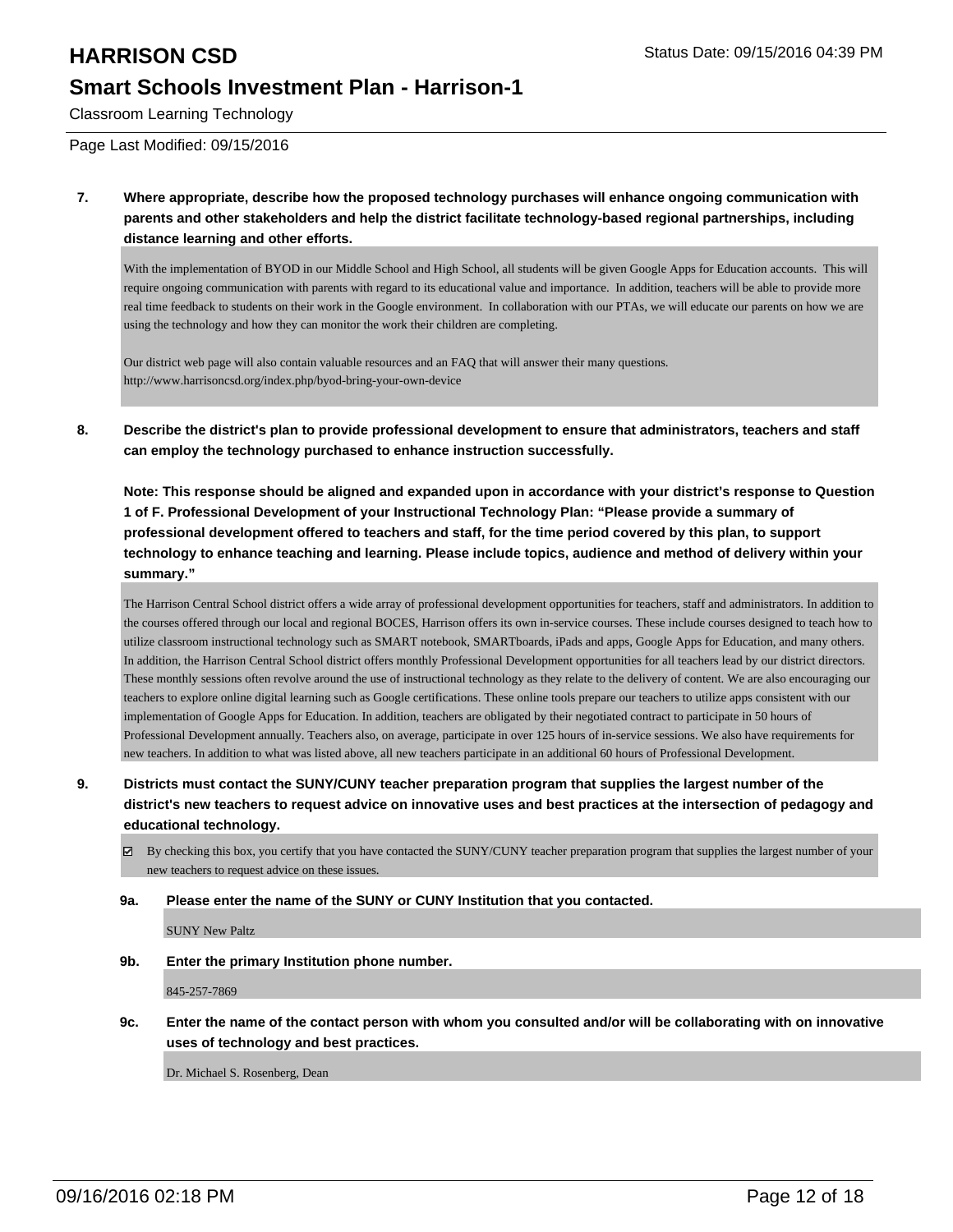Classroom Learning Technology

Page Last Modified: 09/15/2016

**10. A district whose Smart Schools Investment Plan proposes the purchase of technology devices and other hardware must account for nonpublic schools in the district.**

**Are there nonpublic schools within your school district?**

Yes

 $\hfill \square$  No

**10a. Describe your plan to loan purchased hardware to nonpublic schools within your district. The plan should use your district's nonpublic per-student loan amount calculated below, within the framework of the guidance. Please enter the date by which nonpublic schools must request classroom technology items. Also, specify in your response the devices that the nonpublic schools have requested, as well as in the in the Budget and the Expenditure Table at the end of the page.**

Meetings will be held yearly with administrators from Keio Academy and School of the Holy Child in Harrison. Once they determine how they would like to spend their allocations, Harrison will produce a contract for the loaning of this equipment. We will purchase, inventory and distribute the equipment as needed by the two schools. Each year we will require the schools to certify their inventory, including any damages that have incurred. Non-public schools in the district have until August 1 each year to request equipment purchases. We have reached out to these private schools and are waiting for their decisions on how to utilize their funds. Additional meetings are scheduled as needed throughout the year to ensure that all needs and deadlines are met.

**10b. A final Smart Schools Investment Plan cannot be approved until school authorities have adopted regulations specifying the date by which requests from nonpublic schools for the purchase and loan of Smart Schools Bond Act classroom technology must be received by the district.**

By checking this box, you certify that you have such a plan and associated regulations in place that have been made public. ☑

### **11. Nonpublic Classroom Technology Loan Calculator**

**The Smart Schools Bond Act provides that any Classroom Learning Technology purchases made using Smart Schools funds shall be lent, upon request, to nonpublic schools in the district. However, no school district shall be required to loan technology in amounts greater than the total obtained and spent on technology pursuant to the Smart Schools Bond Act and the value of such loan may not exceed the total of \$250 multiplied by the nonpublic school enrollment in the base year at the time of enactment. See:**

**http://www.p12.nysed.gov/mgtserv/smart\_schools/docs/Smart\_Schools\_Bond\_Act\_Guidance\_04.27.15\_Final.pdf.**

|                                       | <sub>1</sub> . Classroom<br>Technology<br>Sub-allocation | 2. Public<br>Enrollment<br>$(2014 - 15)$ | 3. Nonpublic<br>Enrollment<br>(2014-15) | l 4. Sum of<br>Public and<br>Nonpublic<br><b>Enrollment</b> | 15. Total Per<br>Pupil Sub-<br>allocation | 6. Total<br>Nonpublic Loan<br>Amount |
|---------------------------------------|----------------------------------------------------------|------------------------------------------|-----------------------------------------|-------------------------------------------------------------|-------------------------------------------|--------------------------------------|
| Calculated Nonpublic Loan<br>l Amount | 180.913                                                  | 3.542                                    | 645                                     | 4.187                                                       | 43                                        | 27,735                               |

**12. To ensure the sustainability of technology purchases made with Smart Schools funds, districts must demonstrate a long-term plan to maintain and replace technology purchases supported by Smart Schools Bond Act funds. This sustainability plan shall demonstrate a district's capacity to support recurring costs of use that are ineligible for Smart Schools Bond Act funding such as device maintenance, technical support, Internet and wireless fees, maintenance of hotspots, staff professional development, building maintenance and the replacement of incidental items. Further, such a sustainability plan shall include a long-term plan for the replacement of purchased devices and equipment at the end of their useful life with other funding sources.**

 $\boxtimes$  By checking this box, you certify that the district has a sustainability plan as described above.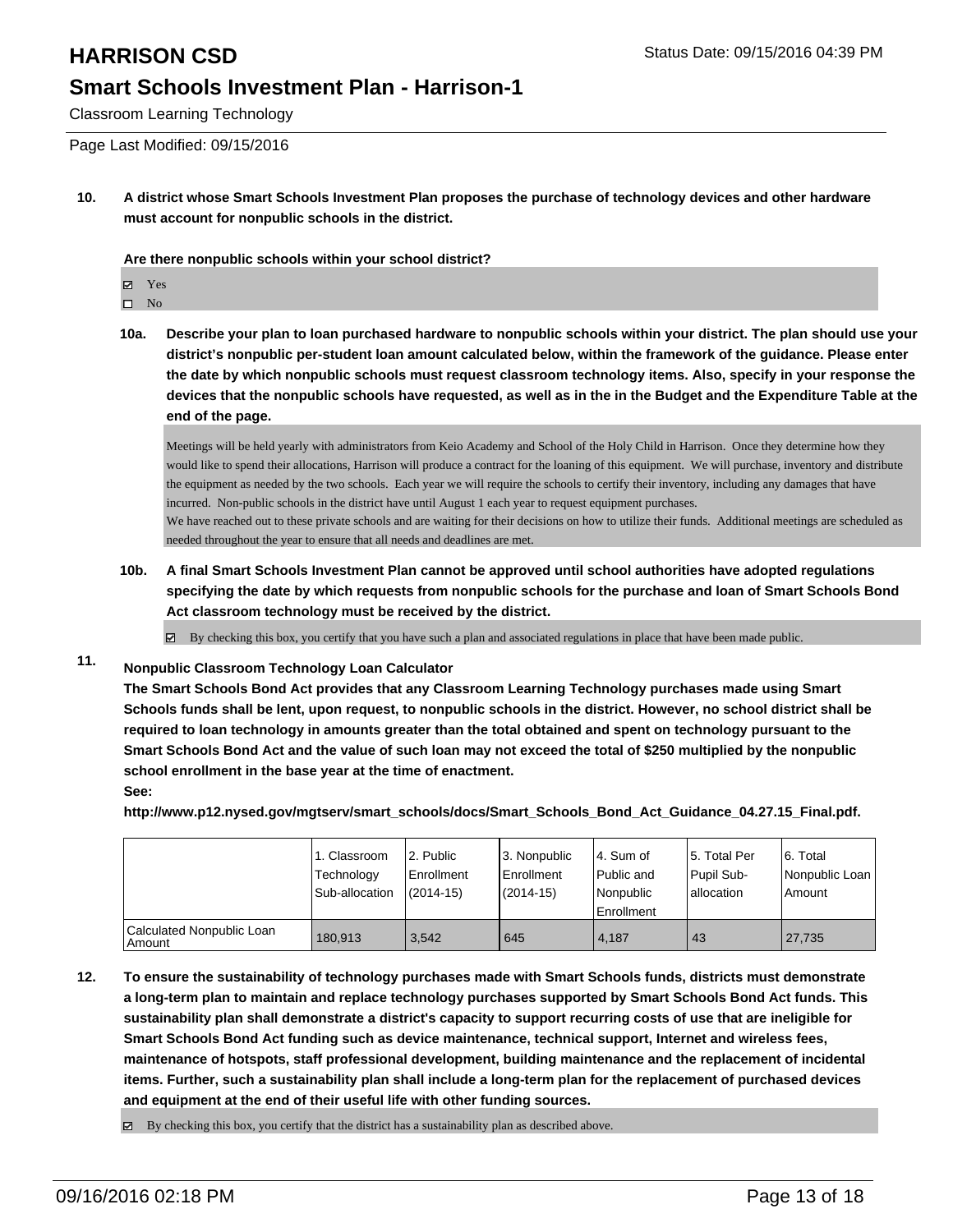Classroom Learning Technology

Page Last Modified: 09/15/2016

**13. Districts must ensure that devices purchased with Smart Schools Bond funds will be distributed, prepared for use, maintained and supported appropriately. Districts must maintain detailed device inventories in accordance with generally accepted accounting principles.**

By checking this box, you certify that the district has a distribution and inventory management plan and system in place.

**14. If you are submitting an allocation for Classroom Learning Technology complete this table. Note that the calculated Total at the bottom of the table must equal the Total allocation for this category that you entered in the SSIP Overview overall budget.**

|                          | Sub-Allocation |
|--------------------------|----------------|
| Interactive Whiteboards  | 40,538         |
| Computer Servers         | 0              |
| <b>Desktop Computers</b> | 0              |
| Laptop Computers         | 50,250         |
| <b>Tablet Computers</b>  | 62,390         |
| <b>Other Costs</b>       | 27,735         |
| Totals:                  | 180,913        |

**15. Please detail the type, quantity, per unit cost and total cost of the eligible items under each sub-category. This is especially important for any expenditures listed under the "Other" category. All expenditures must be capital-bond eligible to be reimbursed through the SSBA. If you have any questions, please contact us directly through smartschools@nysed.gov.**

**Please specify in the "Item to be Purchased" field which specific expenditures and items are planned to meet the district's nonpublic loan requirement, if applicable.**

**NOTE: Wireless Access Points that will be loaned/purchased for nonpublic schools should ONLY be included in this category, not under School Connectivity, where public school districts would list them. Add rows under each sub-category for additional items, as needed.**

Select the allowable expenditure type. Repeat to add another item under each type. Item to be Purchased **Quantity** Cost per Item Total Cost Interactive Whiteboards SMART 77 8 26,269 20,269 Interactive Whiteboards SMART 87 2,895 20,269 Laptop Computers | HP Chromebook 11 G4 | 150 | 335 | 50,250 Tablet Computers Apple iPads 150 416 82,390 Other Costs **Non Public Schools Expenditures** (No Response) (No Response) 27,735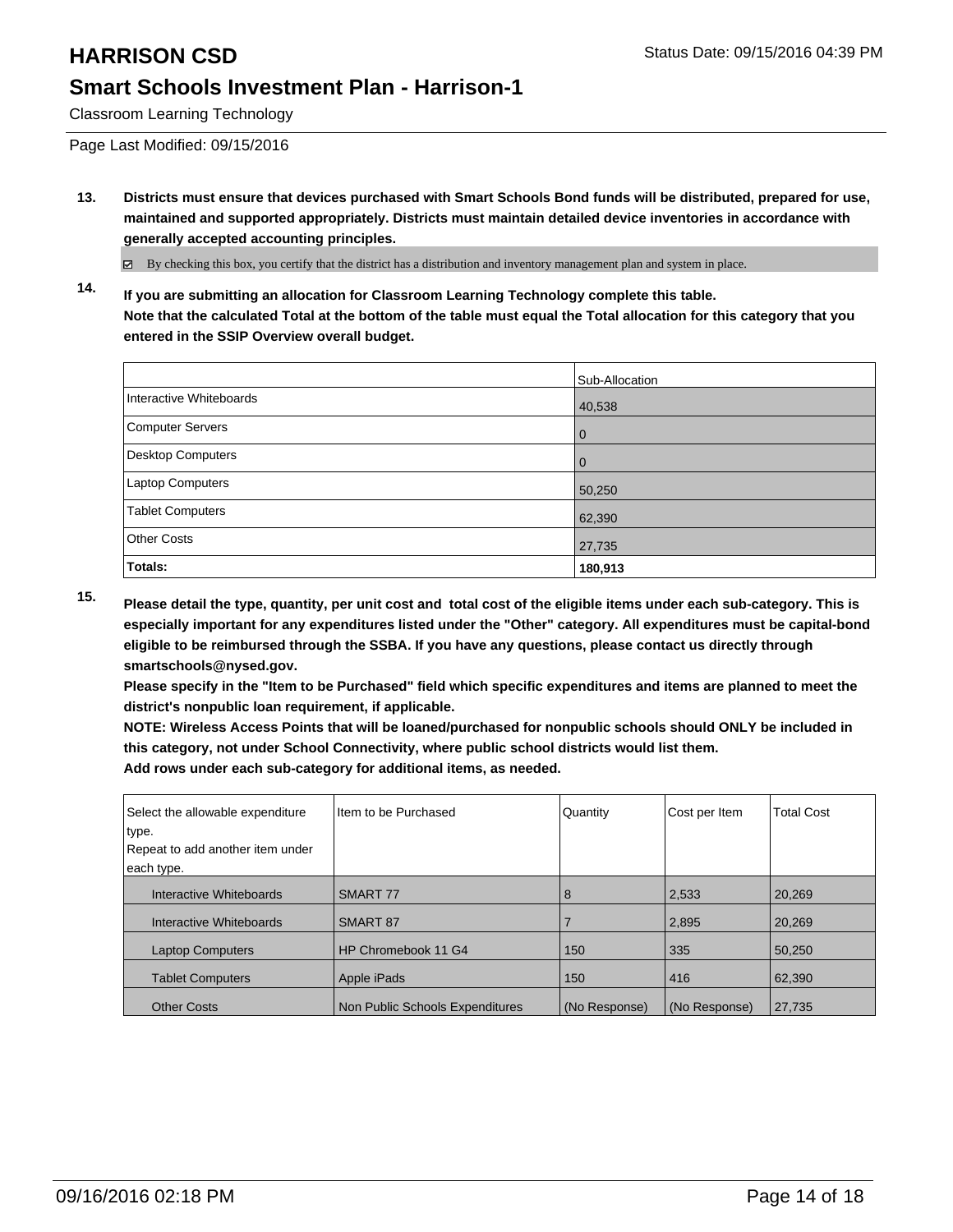Pre-Kindergarten Classrooms

Page Last Modified: 09/15/2016

**1. Provide information regarding how and where the district is currently serving pre-kindergarten students and justify the need for additional space with enrollment projections over 3 years.**

(No Response)

- **2. Describe the district's plan to construct, enhance or modernize education facilities to accommodate prekindergarten programs. Such plans must include:**
	- **Specific descriptions of what the district intends to do to each space;**
	- **An affirmation that pre-kindergarten classrooms will contain a minimum of 900 square feet per classroom;**
	- **The number of classrooms involved;**
	- **The approximate construction costs per classroom; and**
	- **Confirmation that the space is district-owned or has a long-term lease that exceeds the probable useful life of the improvements.**

(No Response)

**3. Smart Schools Bond Act funds may only be used for capital construction costs. Describe the type and amount of additional funds that will be required to support ineligible ongoing costs (e.g. instruction, supplies) associated with any additional pre-kindergarten classrooms that the district plans to add.**

(No Response)

**4. All plans and specifications for the erection, repair, enlargement or remodeling of school buildings in any public school district in the State must be reviewed and approved by the Commissioner. Districts that plan capital projects using their Smart Schools Bond Act funds will undergo a Preliminary Review Process by the Office of Facilities Planning.**

**Please indicate on a separate row each project number given to you by the Office of Facilities Planning.**

| Project Number |  |
|----------------|--|
| (No Response)  |  |

**5. If you have made an allocation for Pre-Kindergarten Classrooms, complete this table.**

**Note that the calculated Total at the bottom of the table must equal the Total allocation for this category that you entered in the SSIP Overview overall budget.**

|                                          | Sub-Allocation |
|------------------------------------------|----------------|
| Construct Pre-K Classrooms               | (No Response)  |
| Enhance/Modernize Educational Facilities | (No Response)  |
| Other Costs                              | (No Response)  |
| Totals:                                  |                |

**6. Please detail the type, quantity, per unit cost and total cost of the eligible items under each sub-category. This is especially important for any expenditures listed under the "Other" category. All expenditures must be capital-bond eligible to be reimbursed through the SSBA. If you have any questions, please contact us directly through smartschools@nysed.gov.**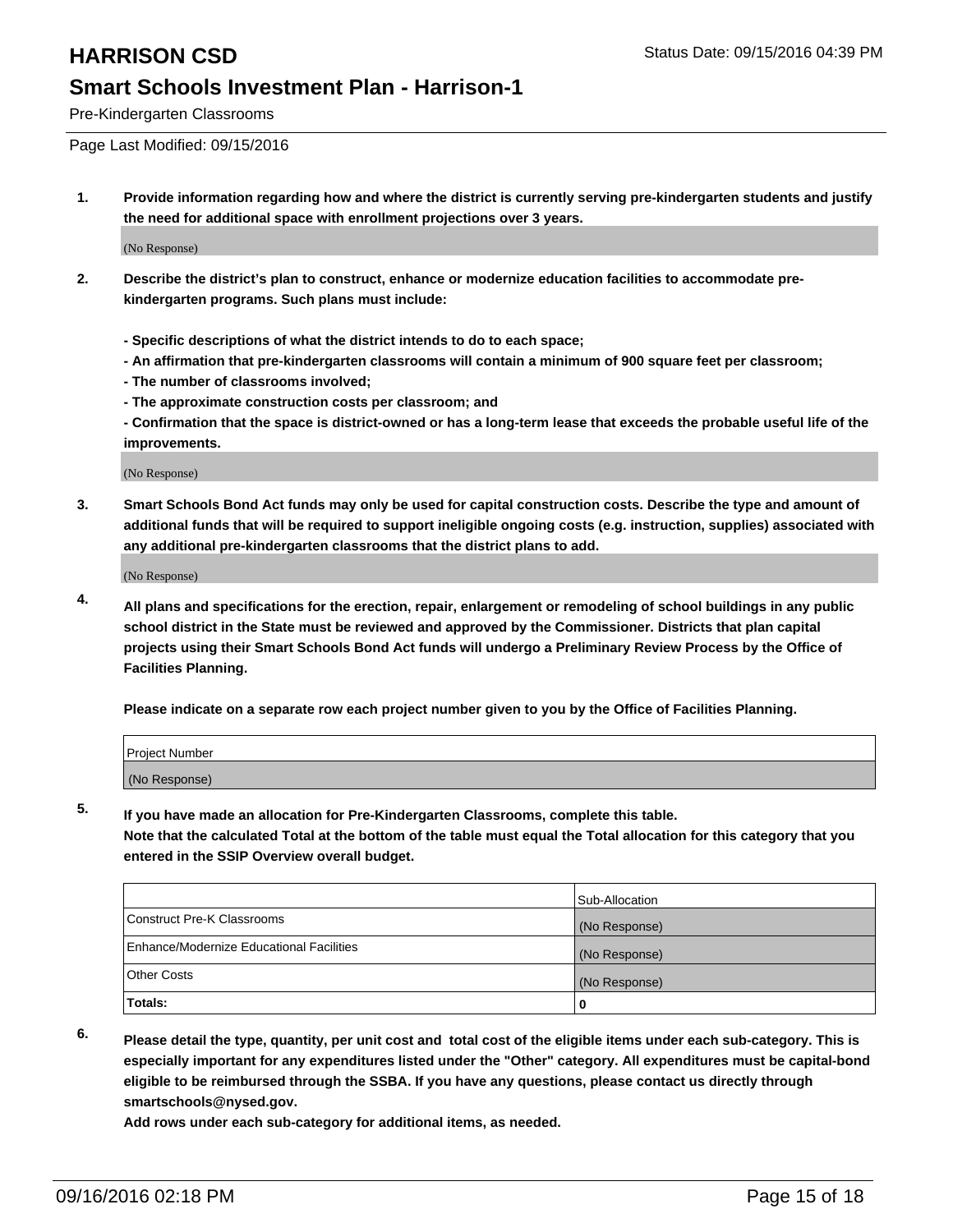Pre-Kindergarten Classrooms

Page Last Modified: 09/15/2016

| Select the allowable expenditure | Item to be purchased | Quantity      | Cost per Item | <b>Total Cost</b> |
|----------------------------------|----------------------|---------------|---------------|-------------------|
| type.                            |                      |               |               |                   |
| Repeat to add another item under |                      |               |               |                   |
| each type.                       |                      |               |               |                   |
| (No Response)                    | (No Response)        | (No Response) | (No Response) | (No Response)     |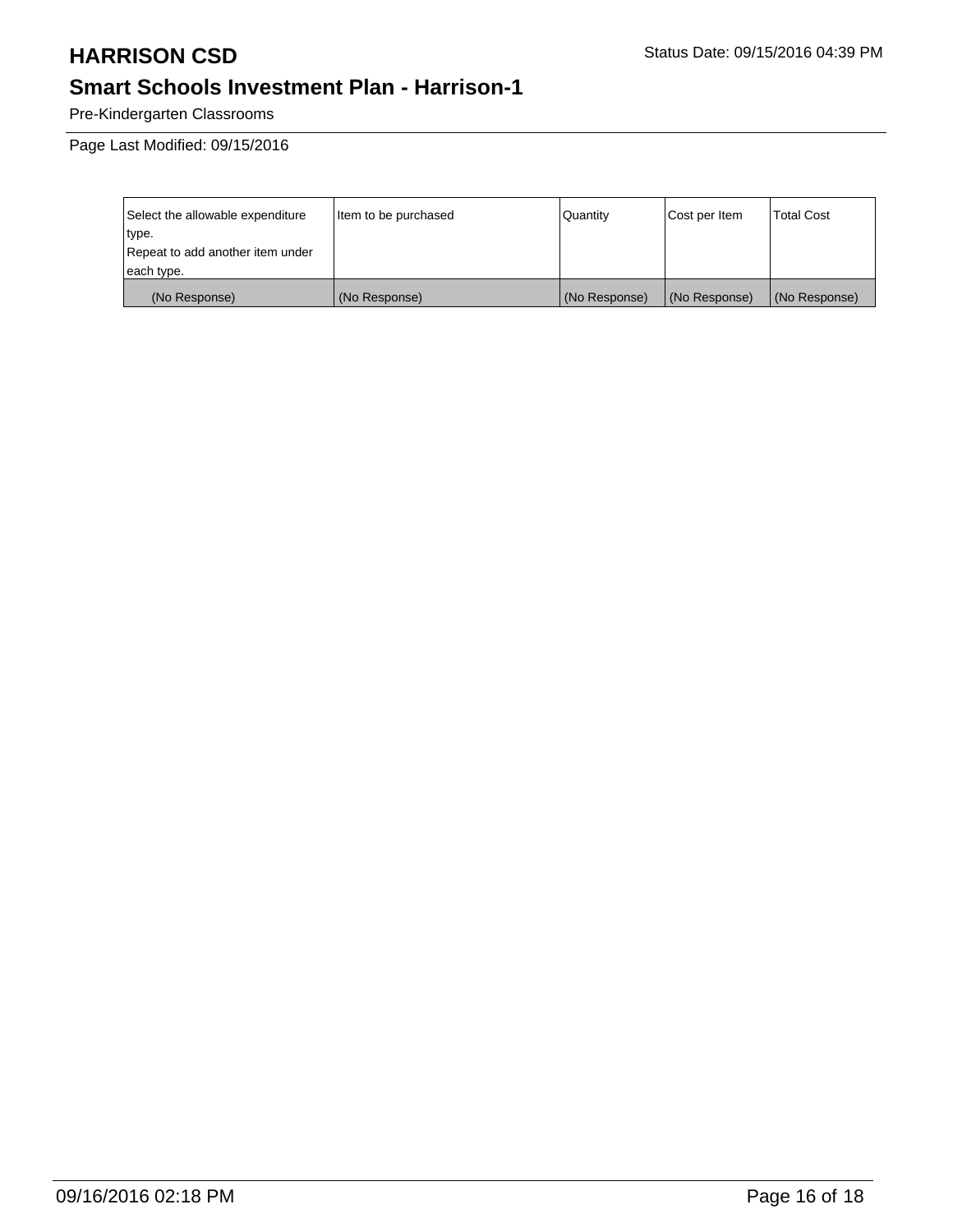Replace Transportable Classrooms

Page Last Modified: 09/09/2016

**1. Describe the district's plan to construct, enhance or modernize education facilities to provide high-quality instructional space by replacing transportable classrooms.**

(No Response)

**2. All plans and specifications for the erection, repair, enlargement or remodeling of school buildings in any public school district in the State must be reviewed and approved by the Commissioner. Districts that plan capital projects using their Smart Schools Bond Act funds will undergo a Preliminary Review Process by the Office of Facilities Planning.**

**Please indicate on a separate row each project number given to you by the Office of Facilities Planning.**

| Project Number |  |
|----------------|--|
| (No Response)  |  |

**3. For large projects that seek to blend Smart Schools Bond Act dollars with other funds, please note that Smart Schools Bond Act funds can be allocated on a pro rata basis depending on the number of new classrooms built that directly replace transportable classroom units.**

**If a district seeks to blend Smart Schools Bond Act dollars with other funds describe below what other funds are being used and what portion of the money will be Smart Schools Bond Act funds.**

(No Response)

**4. If you have made an allocation for Replace Transportable Classrooms, complete this table. Note that the calculated Total at the bottom of the table must equal the Total allocation for this category that you entered in the SSIP Overview overall budget.**

|                                                | Sub-Allocation |
|------------------------------------------------|----------------|
| Construct New Instructional Space              | (No Response)  |
| Enhance/Modernize Existing Instructional Space | (No Response)  |
| Other Costs                                    | (No Response)  |
| Totals:                                        | o              |

**5. Please detail the type, quantity, per unit cost and total cost of the eligible items under each sub-category. This is especially important for any expenditures listed under the "Other" category. All expenditures must be capital-bond eligible to be reimbursed through the SSBA. If you have any questions, please contact us directly through smartschools@nysed.gov.**

| Select the allowable expenditure | Item to be purchased | Quantity      | Cost per Item | Total Cost    |
|----------------------------------|----------------------|---------------|---------------|---------------|
| type.                            |                      |               |               |               |
| Repeat to add another item under |                      |               |               |               |
| each type.                       |                      |               |               |               |
| (No Response)                    | (No Response)        | (No Response) | (No Response) | (No Response) |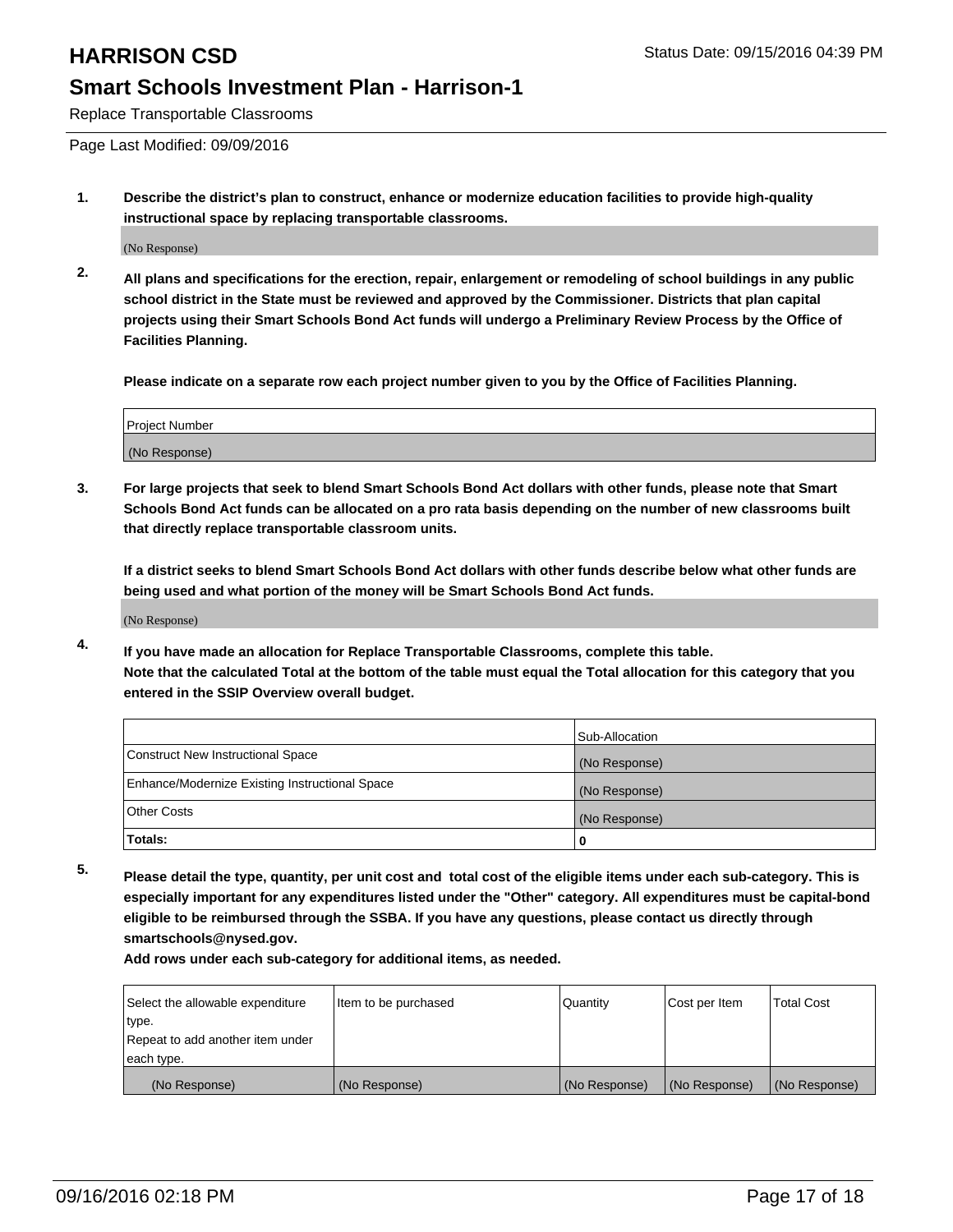High-Tech Security Features

Page Last Modified: 09/09/2016

**1. Describe how you intend to use Smart Schools Bond Act funds to install high-tech security features in school buildings and on school campuses.**

(No Response)

**2. All plans and specifications for the erection, repair, enlargement or remodeling of school buildings in any public school district in the State must be reviewed and approved by the Commissioner. Districts that plan capital projects using their Smart Schools Bond Act funds will undergo a Preliminary Review Process by the Office of Facilities Planning.** 

**Please indicate on a separate row each project number given to you by the Office of Facilities Planning.**

| <b>Project Number</b> |  |
|-----------------------|--|
| (No Response)         |  |

- **3. Was your project deemed eligible for streamlined Review?**
	- □ Yes
	- $\square$  No
- **4. Include the name and license number of the architect or engineer of record.**

| <b>Name</b>   | License Number |
|---------------|----------------|
| (No Response) | (No Response)  |

**5. If you have made an allocation for High-Tech Security Features, complete this table. Note that the calculated Total at the bottom of the table must equal the Total allocation for this category that you entered in the SSIP Overview overall budget.**

|                                                      | Sub-Allocation |
|------------------------------------------------------|----------------|
| Capital-Intensive Security Project (Standard Review) | (No Response)  |
| <b>Electronic Security System</b>                    | (No Response)  |
| <b>Entry Control System</b>                          | (No Response)  |
| Approved Door Hardening Project                      | (No Response)  |
| <b>Other Costs</b>                                   | (No Response)  |
| Totals:                                              | 0              |

**6. Please detail the type, quantity, per unit cost and total cost of the eligible items under each sub-category. This is especially important for any expenditures listed under the "Other" category. All expenditures must be capital-bond eligible to be reimbursed through the SSBA. If you have any questions, please contact us directly through smartschools@nysed.gov.**

| Select the allowable expenditure | Item to be purchased | Quantity      | Cost per Item | <b>Total Cost</b> |
|----------------------------------|----------------------|---------------|---------------|-------------------|
| type.                            |                      |               |               |                   |
| Repeat to add another item under |                      |               |               |                   |
| each type.                       |                      |               |               |                   |
| (No Response)                    | (No Response)        | (No Response) | (No Response) | (No Response)     |